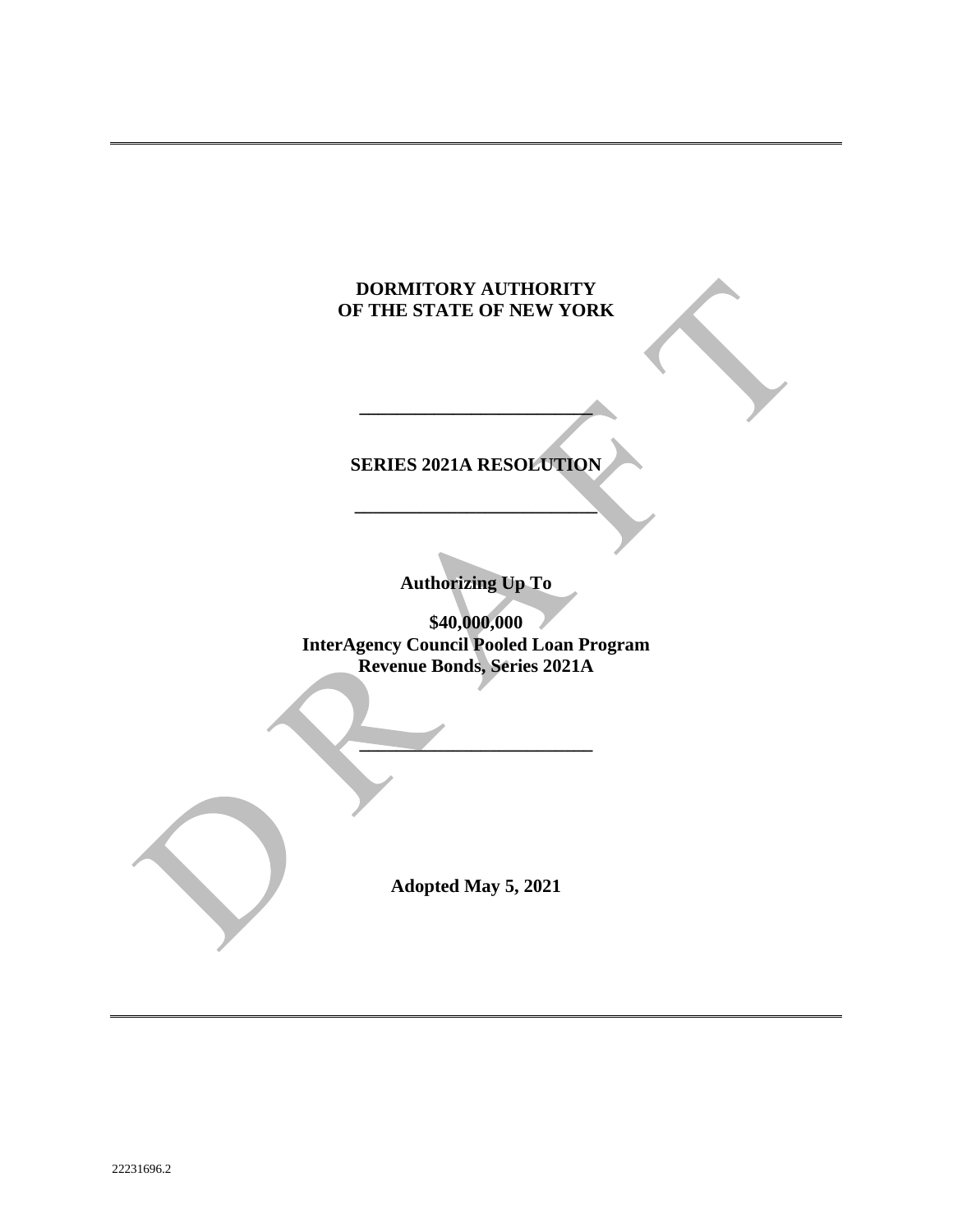## Table of Contents

#### Page

### ARTICLE I.

## Definitions and Statutory Authority

## ARTICLE II.

## Authorization, Terms and Issuance of Series 2021A Bonds

x

| Section 2.01. Authorization of Series 2021A Bonds, Principal Amount, Designation and |  |
|--------------------------------------------------------------------------------------|--|
|                                                                                      |  |
|                                                                                      |  |
|                                                                                      |  |

## ARTICLE III.

## Approval of Form and Authorization to Execute and Deliver the Documents

## ARTICLE IV.

## Execution and Authentication of the Series 2021A Bonds

#### ARTICLE V.

## Establishment of Funds; Application of Proceeds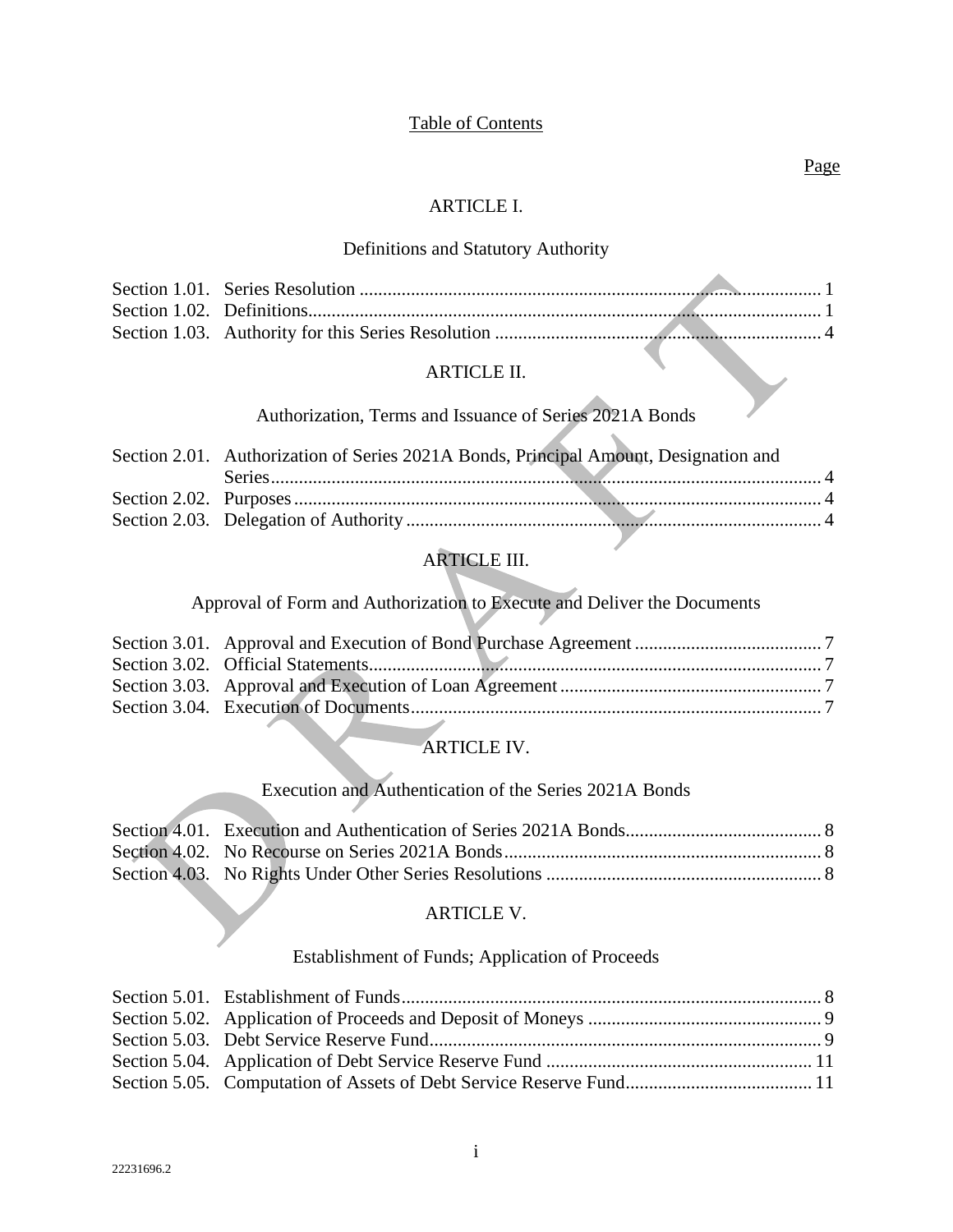## ARTICLE VI.

# Special Covenants

|--|--|--|--|

## ARTICLE VII.

## MISCELLANEOUS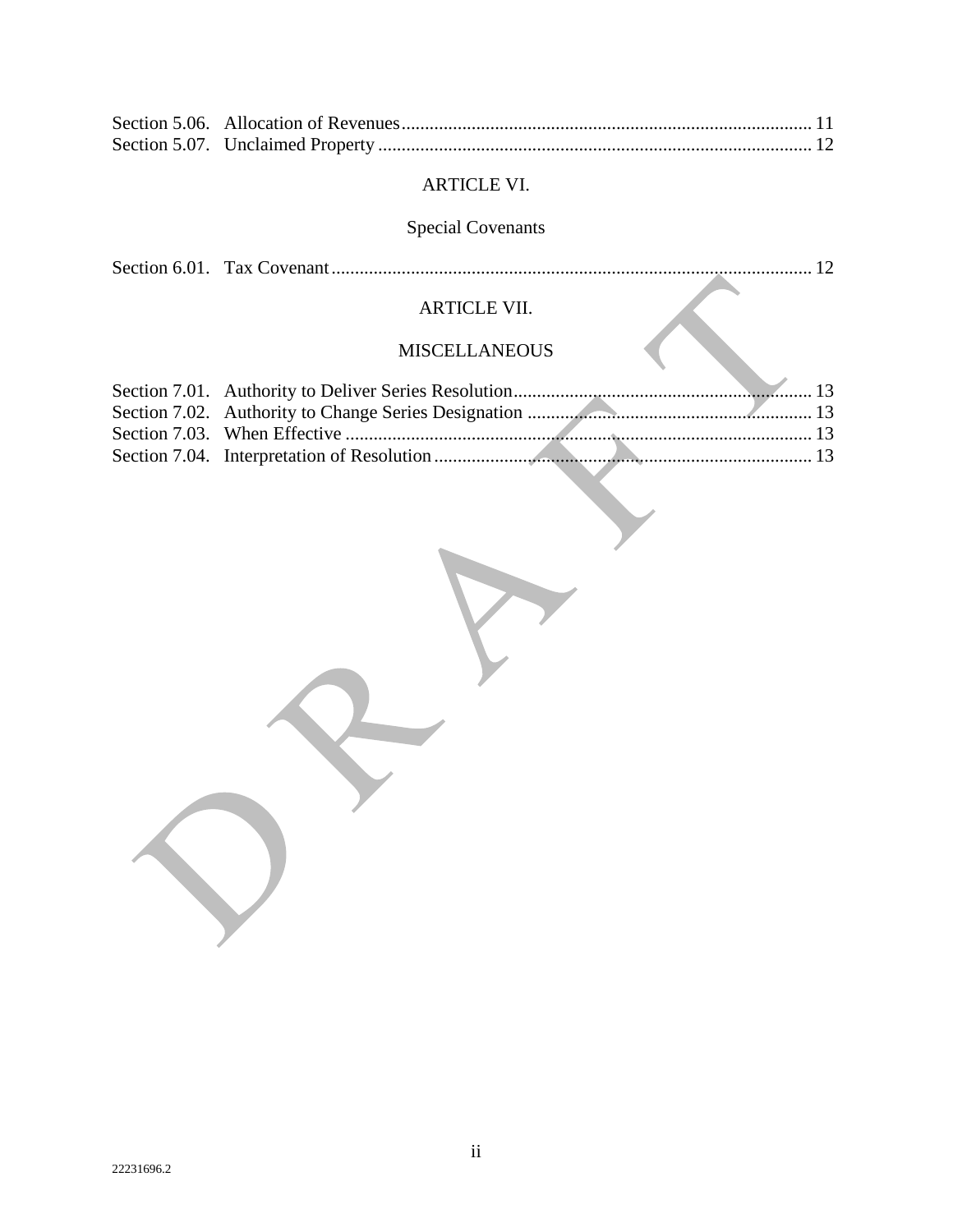#### **SERIES 2021A RESOLUTION**

### **AUTHORIZING UP TO**

#### **\$40,000,000**

#### **INTERAGENCY COUNCIL POOLED LOAN PROGRAM**

#### **REVENUE BONDS, SERIES 2021A**

**WHEREAS,** the Dormitory Authority of the State of New York (the "Authority") duly adopted on March 31, 2010 its InterAgency Council Pooled Loan Program Revenue Bond Resolution (the "Resolution"); and

**WHEREAS,** the Resolution authorizes the issuance by the Authority, from time to time, of its InterAgency Council Pooled Loan Program Revenue Bonds, in one or more series, for the authorized purposes of the Authority; and

**WHEREAS,** the Resolution provides that bonds of the Authority shall be authorized and issued pursuant to a Series Resolution or Series Resolutions (as therein defined); and

**WHEREAS,** the Authority deems it necessary and in keeping with its purposes to issue under the Resolution and this Series Resolution, the Series of Bonds herein authorized for the purpose of lending to the Participants (as this and certain other terms used herein are defined in Section 1.02 hereof) funds sufficient to: (i) pay the Costs of the Projects (as herein defined); (ii) fund the funds and accounts with respect to such Series of Bonds, including, without limitation, the Debt Service Reserve Fund; and (iii) pay certain costs incidental to the issuance and sale of such Series of Bonds.

**BE IT RESOLVED** by the Dormitory Authority of the State of New York, as follows:

### **ARTICLE I.**

#### **DEFINITIONS AND STATUTORY AUTHORITY**

**Section 1.01. Series Resolution.** This Series 2021A Resolution Authorizing Up To \$40,000,000 InterAgency Council Pooled Loan Program Revenue Bonds, Series 2021A is supplemental to, and constitutes a Series Resolution within the meaning of and is adopted in accordance with Article IX of, the Resolution.

**Section 1.02. Definitions.** (a)All terms which are defined in Section 1.01 of the Resolution, unless otherwise defined herein, shall have the same meanings, respectively, in this Series Resolution as such terms are given in said Section 1.01 of the Resolution.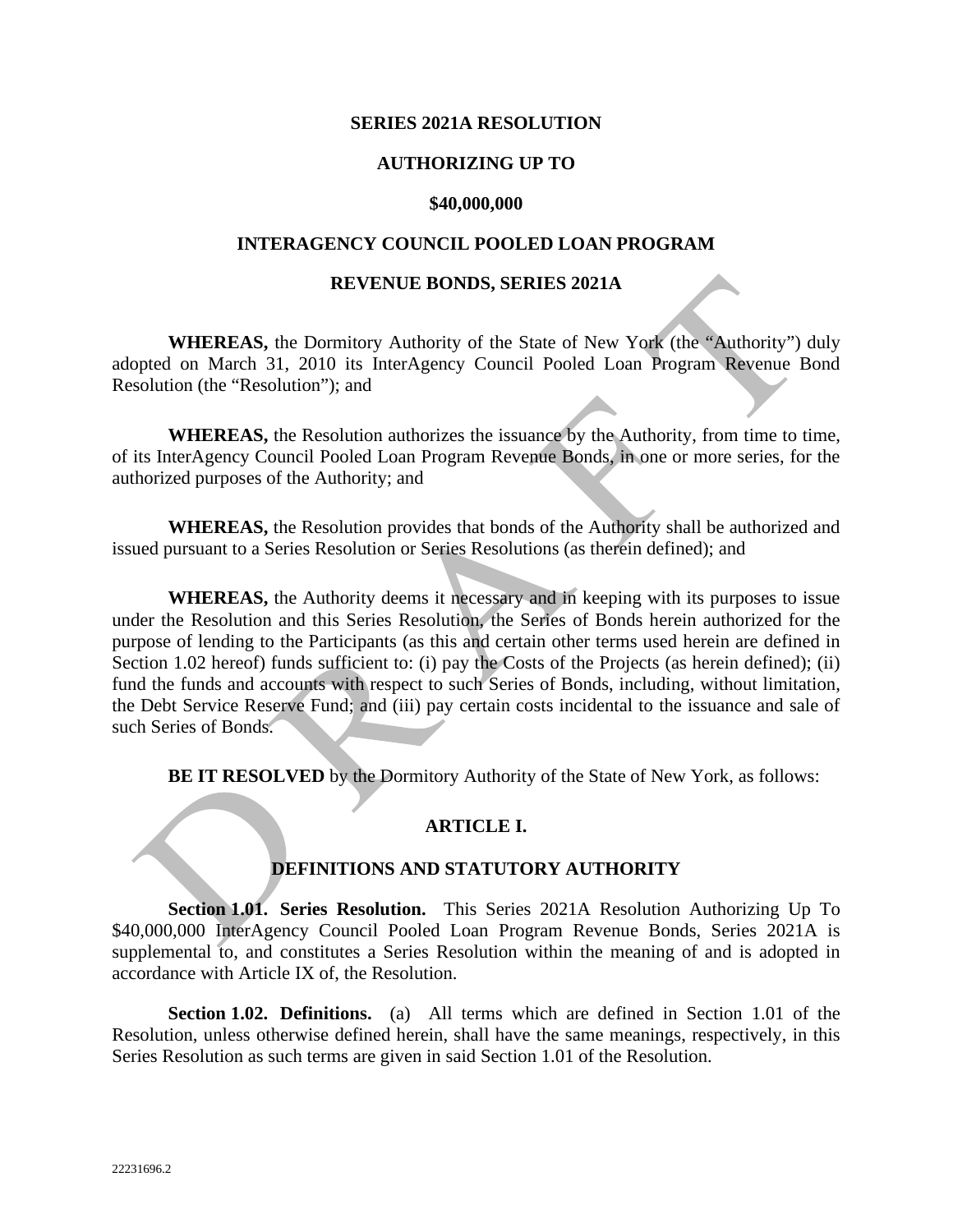(b) In addition, as used in this Series Resolution, unless the context shall otherwise require, the following terms shall have the following respective meanings.

**"Allocable Portion"** means each Series 2021A Participant's proportionate share of certain obligations arising under the Series 2021A Bonds from time to time and under the Applicable Loan Agreement, particularly with respect to the Debt Service Reserve Fund, the Arbitrage Rebate Fund and Costs of Issuance, all as described in the Bond Series Certificate*; provided, however*, that with respect to the payment of principal, Sinking Fund Installments and Redemption Price, if any, of and interest on such Series of Bonds, Allocable Portion shall mean that portion of each such payment designated in Exhibit D attached to the Applicable Loan Agreement as being allocable to such Series 2021A Participant, as the same may be adjusted from time to time to reflect any prepayments of such Series 2021A Participant's Loan. With respect to the Debt Service Reserve Fund, each Series 2021A Participant's Allocable Portion shall also include any amounts withdrawn from the Debt Service Reserve Fund for the payment of such Series 2021A Participant's Loan.

**"Applicable"** means when used in this Series Resolution: (i) with respect to any Loan or Project referred to herein, the Loan and the Project established and undertaken with respect to a particular Series 2021A Participant and particular Project as described in the Applicable Loan Agreement; (ii) with respect to any Project Loan Account, Debt Service Account, Debt Service Reserve Account, Costs of Issuance Account or Arbitrage Rebate Account, the particular Project Loan Account, Debt Service Account, Debt Service Reserve Account, Costs of Issuance Account and Arbitrage Rebate Account established with respect to each Subseries of Series 2021A Bonds for a particular Series 2021A Participant; (iii) with respect to any Subseries of Bonds, the particular Subseries of Bonds authorized by this Series Resolution; (iv) with respect to any Loan Agreement, the Loan Agreement entered into by and between a Series 2021A Participant and the Authority, relating to a particular Project or Projects for such Series 2021A Participant; (v) with respect to a Series 2021A Participant, the Series 2021A Participant receiving a Loan from proceeds of the Series 2021A Bonds pursuant to the Applicable Loan Agreement; and (vi) with respect to a Facility Provider, the Facility Provider that has provided a Reserve Fund Facility with respect to the Series 2021A Bonds, if any.

**"Arbitrage Rebate Fund"** means the fund so designated, established pursuant to Section 5.01 hereof for the Series 2021A Bonds issued pursuant hereto.

**"Bond Series Certificate"** shall have the same meaning as defined in Section 2.03 hereof.

**"Cost of Issuance Account"** means each account established by Subseries of Series 2021A Bonds issued hereunder for each Series 2021A Participant within the Project Loan Fund pursuant to Section 5.01 hereof.

**"Debt Service Fund"** means the fund so designated, established pursuant to Section 5.01 hereof for the Series 2021A Bonds issued pursuant hereto.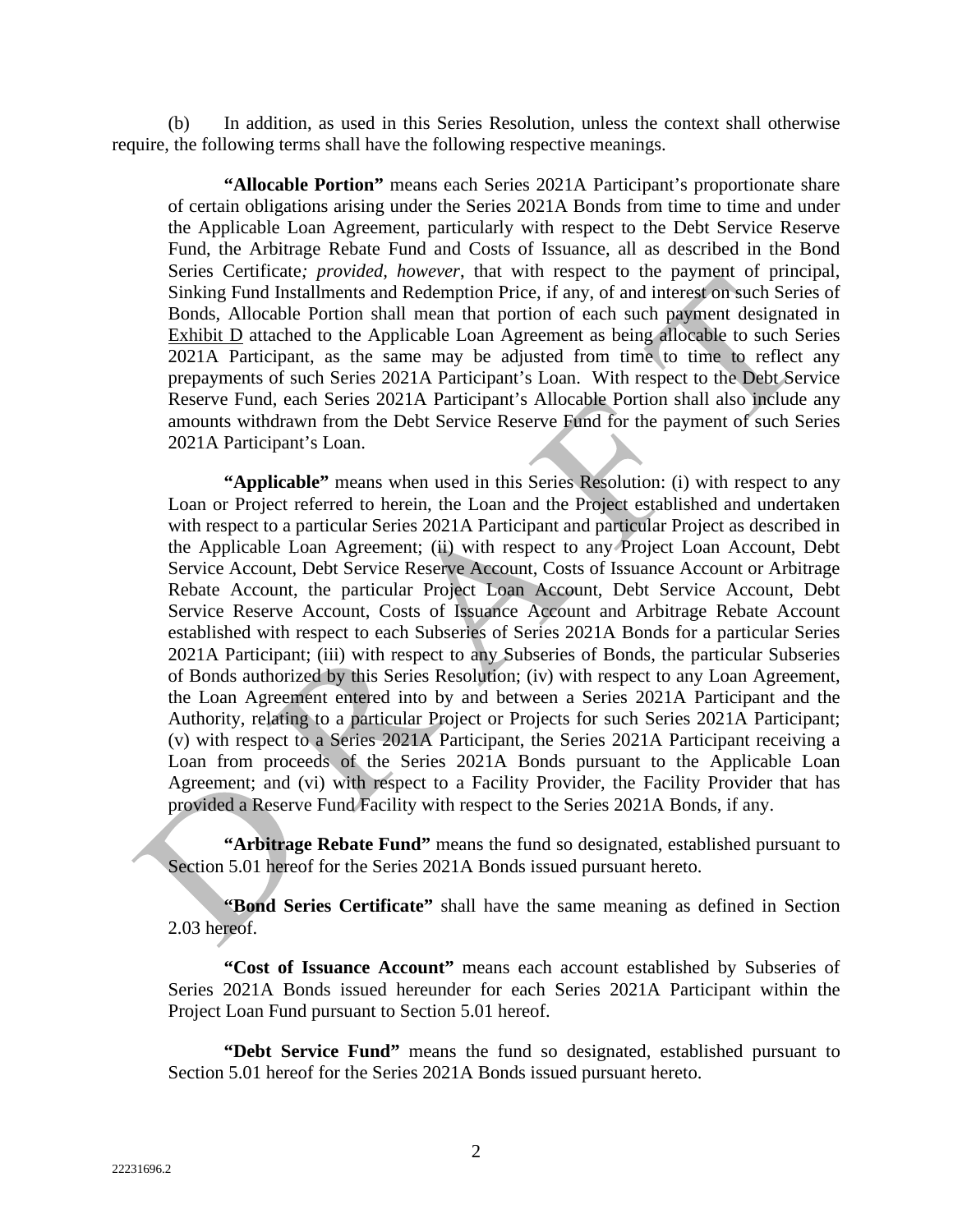**"Debt Service Account"** means each account established by Subseries of Series 2021A Bonds issued hereunder for each Series 2021A Participant within the Debt Service Fund pursuant to Section 5.01 hereof.

**"Debt Service Reserve Fund"** means the fund so designated, established pursuant to Section 5.01 hereof for the Series 2021A Bonds issued pursuant hereto.

**"Debt Service Reserve Account"** means each account established by Subseries of Series 2021A Bonds issued hereunder for each Series 2021A Participant within the Debt Service Reserve Fund pursuant to Section 5.01 hereof.

**"Debt Service Reserve Fund Requirement"** means the amount of moneys required to be deposited with respect to each Subseries of Series 2021A Bonds issued hereunder in the Debt Service Reserve Fund, as determined by an Authorized Officer of the Authority in the Bond Series Certificate pursuant to clause (l) of subdivision 1 of Section 2.03 hereof.

**"Loan"** or **"Loans"** means each of the loans made by the Authority to each of the Series 2021A Participants pursuant to the Applicable Loan Agreements.

**"Project"** or **"Projects**" with respect to each of the Series 2021A Participants and each of the Loans, means the financing, construction, reconstruction, improvement, renovation of, equipping, or otherwise providing for the Project Property listed in the Applicable Loan Agreements.

**"Project Loan Account"** means each account established by Subseries of Series 2021A Bonds issued hereunder for each Series 2021A Participant within the Project Loan Fund pursuant to Section 5.01 hereof.

**"Project Loan Fund"** means the fund so designated, established pursuant to Section 5.01 hereof for the Series 2021A Bonds issued pursuant hereto.

**"Series 2021A Bonds"** means the Bonds of the Series designated as the InterAgency Council Pooled Loan Program Revenue Bonds, Series 2021A and authorized to be issued pursuant to the Resolution and this Series Resolution in an aggregate principal amount not to exceed \$40,000,000.

**"Series 2021A Participant"** means each Participant receiving a Loan from proceeds of the Series 2021A Bonds pursuant to an Applicable Loan Agreement, as determined by an Authorized Officer of the Authority in the Bond Series Certificate pursuant to clause (m) of subdivision (1) of Section 2.03 hereof.

**"Series Resolution"** means this Series 2021A Resolution Authorizing Up To \$40,000,000 InterAgency Council Pooled Loan Program Revenue Bonds, Series 2021A.

**"Tax Certificate"** means the Tax Certificate, including the appendices, schedules and exhibits thereto, executed by an Authorized Officer of the Authority in connection with the issuance of the Series 2021A Bonds.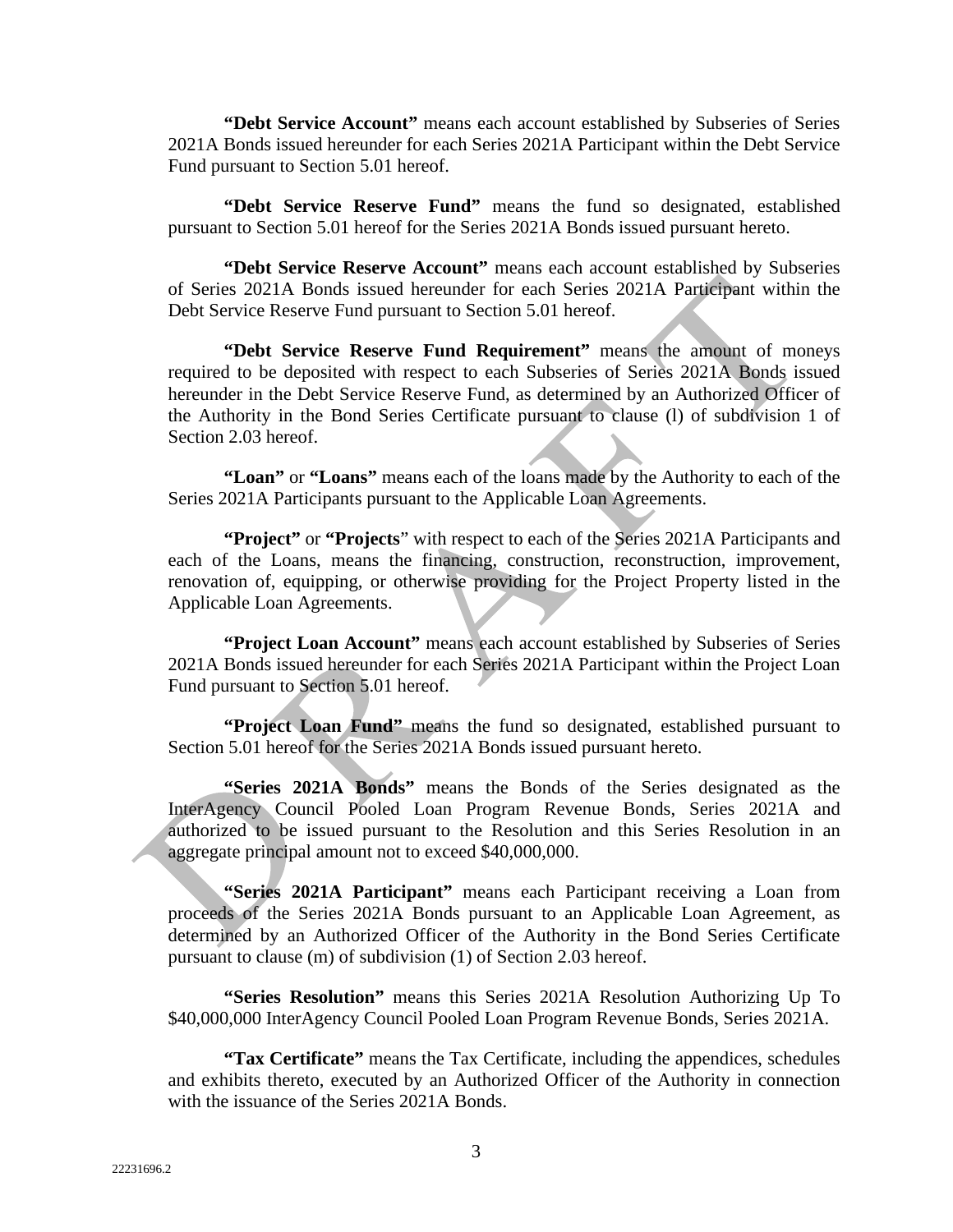**"Tax-Exempt Bonds"** means Bonds the interest on which is intended to be excluded from gross income for purposes of federal income taxation.

**"Taxable Bonds"** means Bonds the interest on which is intended to be included in gross income for purposes of federal income taxation.

(c) Words of the masculine gender shall be deemed and construed to include correlative words of the feminine and neuter genders. Unless the context shall otherwise indicate, words importing the singular number shall include the plural number and vice versa, and words importing persons shall include firms, associations and corporations, including public bodies, as well as natural persons.

The terms "hereby," "hereof," "hereto," "herein," "hereunder," and any similar terms, as used in this Series Resolution, refer to this Series Resolution.

**Section 1.03. Authority for this Series Resolution.** This Series Resolution is adopted pursuant to the provisions of the Act and the Resolution.

#### **ARTICLE II.**

### **AUTHORIZATION, TERMS AND ISSUANCE OF SERIES 2021A BONDS**

**Section 2.01. Authorization of Series 2021A Bonds, Principal Amount, Designation and Series.** A Series of Bonds entitled to the benefit, protection and security of the Resolution is hereby authorized to be issued in an aggregate principal amount not to exceed \$40,000,000. Such Series of Bonds shall be designated as and shall be distinguished from the Bonds of all other Series by the title "InterAgency Council Pooled Loan Program Revenue Bonds, Series 2021A" pursuant to and subject to the terms, conditions and limitations established in the Resolution and this Series Resolution.

**Section 2.02. Purposes.** The Series 2021A Bonds are authorized hereby to be issued for the purpose of: (i) financing the Costs of the Projects; (ii) funding the Debt Service Reserve Fund; and (iii) paying the Costs of Issuance of the Series 2021A Bonds.

**Section 2.03. Delegation of Authority.** (1) There is hereby delegated to any Authorized Officer of the Authority, subject to the limitations contained herein and in the Resolution and the Act, the power with respect to the Series 2021A Bonds to determine and carry out the following:

(a) The sale of the Series 2021A Bonds at public or private sale, and, if at private sale, the underwriter or underwriters for the Series 2021A Bonds; *provided, however*, that in the case of a private sale the purchase price paid by the purchasers thereof shall not be less than ninety-five percent (95%) of the principal amount of the Series 2021A Bonds so sold;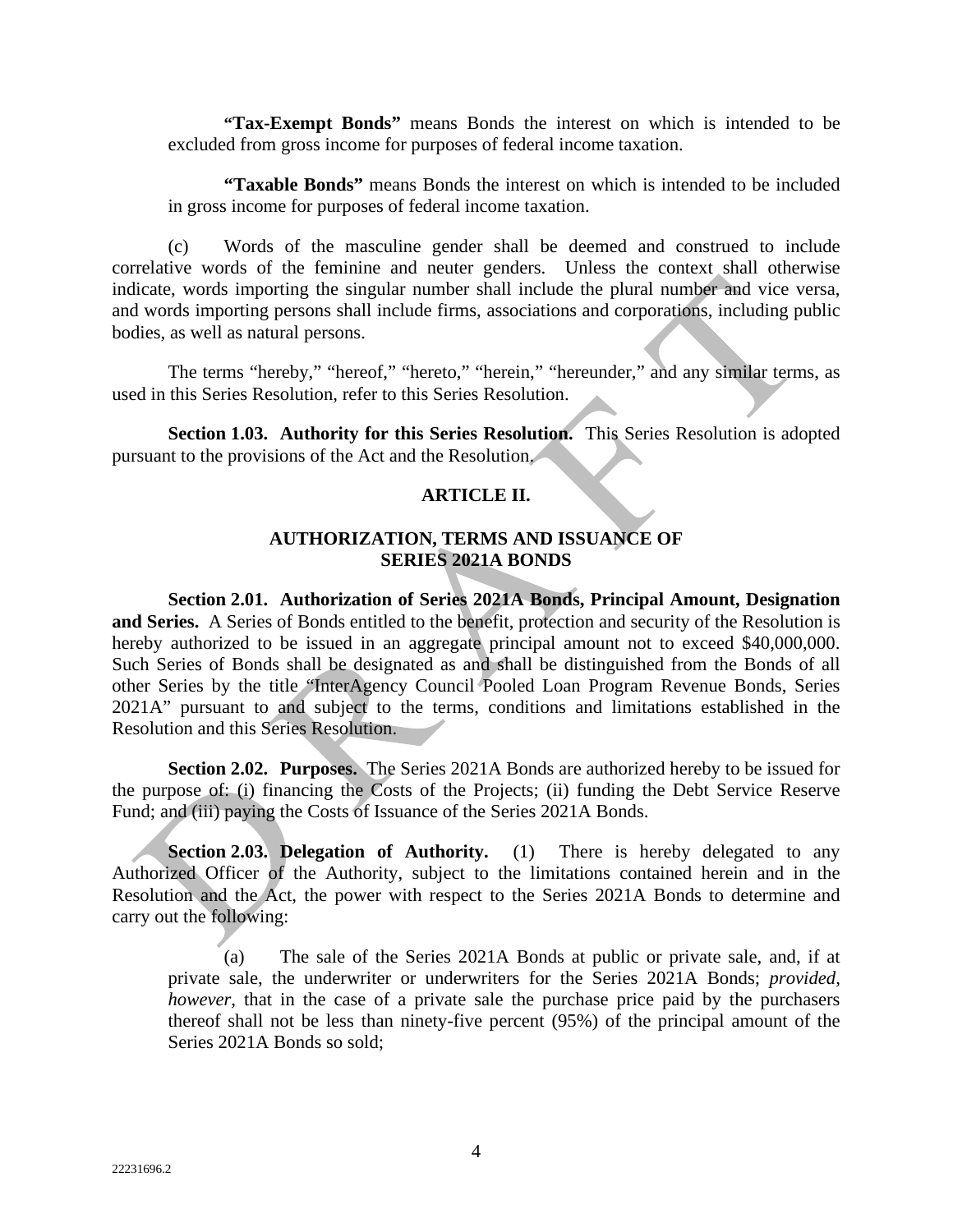(b) The principal amount of the Series 2021A Bonds to be issued, *provided, however*, that the aggregate principal amount of all Series 2021A Bonds shall not exceed \$40,000,000;

(c) The date or dates, maturity date or dates and principal amount of each maturity of the Series 2021A Bonds, the amount and date of each Sinking Fund Installment, if any, and which Series 2021A Bonds are Serial Bonds or Term Bonds, if any, and the Record Date or Record Dates of the Series 2021A Bonds for which the Record Date or Record Dates is other than the fifteenth (15th) day of the calendar month next preceding an interest payment date for such Series 2021A Bonds; provided that no Series 2021A Bond shall mature later than twenty-six (26) years from the July 1 next succeeding its date of issuance;

(d) The interest rate or rates of the Series 2021A Bonds, the date from which interest on the Series 2021A Bonds shall accrue and the first interest payment date therefor and each semi-annual interest payment date thereafter; *provided, however*, that the true interest cost (as determined by an Authorized Officer of the Authority, which determination shall be conclusive), of the Series 2021A Bonds shall not exceed seven and one-half percent (7½%) per annum if issued as Tax-Exempt Bonds and ten percent (10.0%) per annum if issued as Taxable Bonds;

(e) The denomination or denominations of and the manner of numbering and lettering the Series 2021A Bonds;

(f) The Paying Agent or Paying Agents for the Series 2021A Bonds and, subject to the provisions of Section 8.02 of the Resolution, the place or places of payment of the principal, Sinking Fund Installments, if any, Redemption Price of and interest on the Series 2021A Bonds; *provided, however*, that such Paying Agent or Paying Agents may be appointed by resolution adopted prior to authentication and delivery of the Series 2021A Bonds in accordance with the provisions of Section 8.02 of the Resolution;

(g) The Redemption Price or Redemption Prices, if any, and, subject to Article IV of the Resolution, the redemption terms, if any, for the Series 2021A Bonds; *provided, however*, that the Redemption Price of Series 2021A Bonds subject to redemption at the election or direction of the Authority shall not be greater than one hundred three percent (103%) of the principal amount of the Series 2021A Bonds to be redeemed, plus accrued interest thereon to the date of redemption;

(h) Provisions for the sale or exchange of the Series 2021A Bonds and for the delivery thereof;

(i) The form of the Series 2021A Bonds and the form of the Trustee's certificate of authentication thereon (provided, however, that all Series 2021A Bonds issued pursuant to this Series Resolution of like Subseries and maturity shall be identical in all respects, except as to denominations, numbers, letters, date and interest rate and shall be issued as fully registered Bonds), and whether the Series 2021A Bonds are to be issued as Book Entry Bonds and the Depository therefor;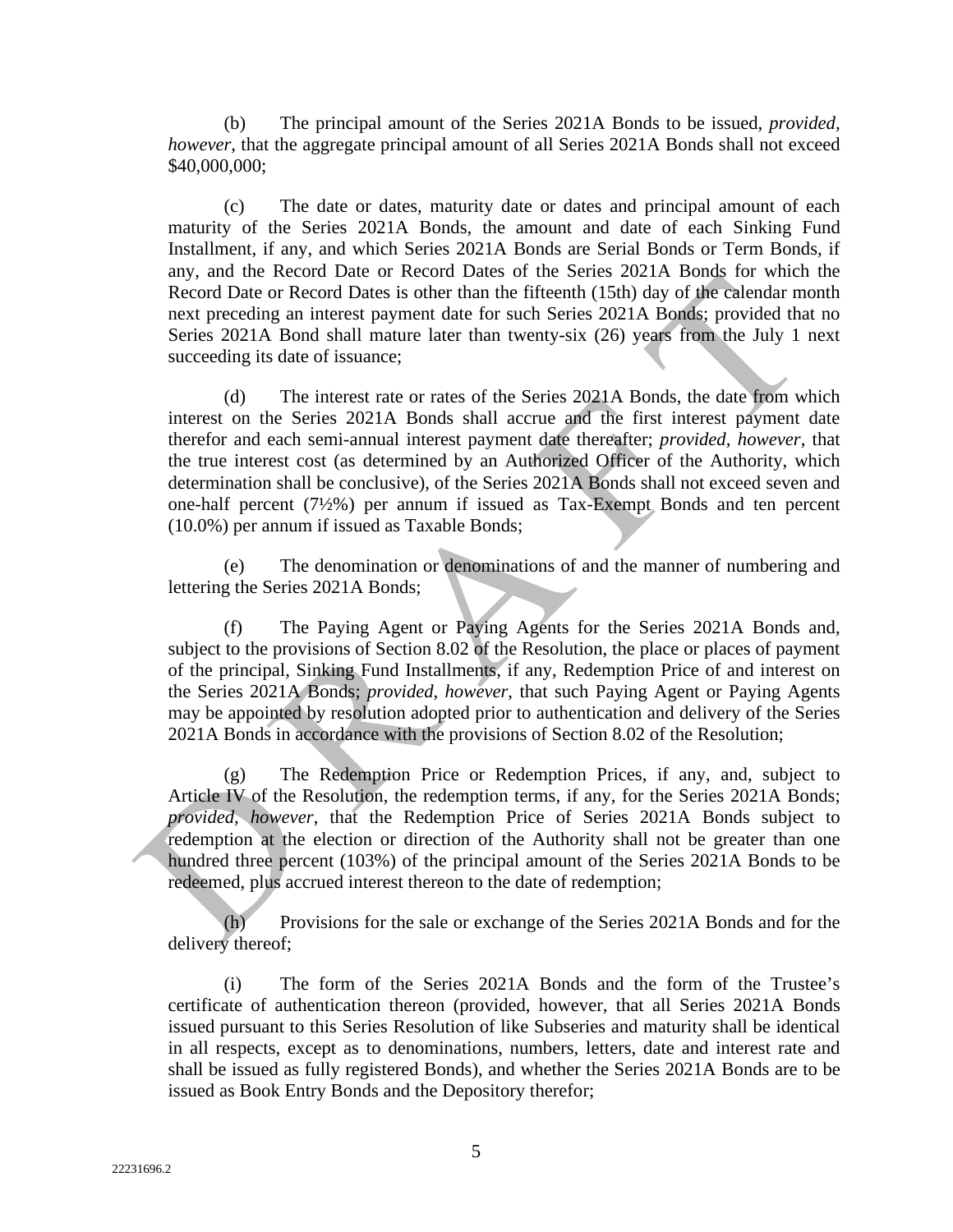(j) If any Series 2021A Bonds are to be subject to purchase by or at the direction of a Series 2021A Participant, provisions for the purchase of such Series 2021A Bonds, including, subject to Section 4.08 of the Resolution, the purchase price to be paid therefor and the timeliness and content of any notice of purchase that shall be required to be given;

(k) Provisions with respect to funds and accounts and subaccounts therein, if applicable, and the Revenues and application thereof, as provided in Article V of the Resolution and Article V hereof;

(l) Determination of the Debt Service Reserve Fund Requirement for the Series 2021A Bonds;

(m) The Series 2021A Participant or Series 2021A Participants to receive a Loan from proceeds of the Series 2021A Bonds;

(n) The Loan or Loans and the amount thereof to be made by the Authority to each of the Series 2021A Participants hereunder;

The Project or Projects to be financed with the Loan or Loans made by the Authority to the Series 2021A Participants hereunder;

(p) Directions for the application of the proceeds of the Series 2021A Bonds;

(q) Whether the Series 2021A Bonds will be issued in Subseries, the number of Subseries and the principal amount and designations of each Subseries;

(r) Whether the Series 2021A Bonds or Subseries thereof will be issued as Tax-Exempt Bonds or Taxable Bonds;

(s) Whether to obtain a policy of municipal bond insurance or other credit enhancement for the payment of all or a portion of principal and Sinking Fund Installments of and interest on the Series 2021A Bonds and the terms and conditions of such insurance or credit enhancement; and

(t) Any other provisions deemed advisable by an Authorized Officer of the Authority, not in conflict with the provisions hereof or of the Resolution.

(2) Such Authorized Officer shall execute a Bond Series Certificate evidencing determinations or other actions taken pursuant to the authority granted herein or in the Resolution (the "Bond Series Certificate"), and any such Bond Series Certificate shall be conclusive evidence of the action or determination of such Authorized Officer as to the matters stated therein.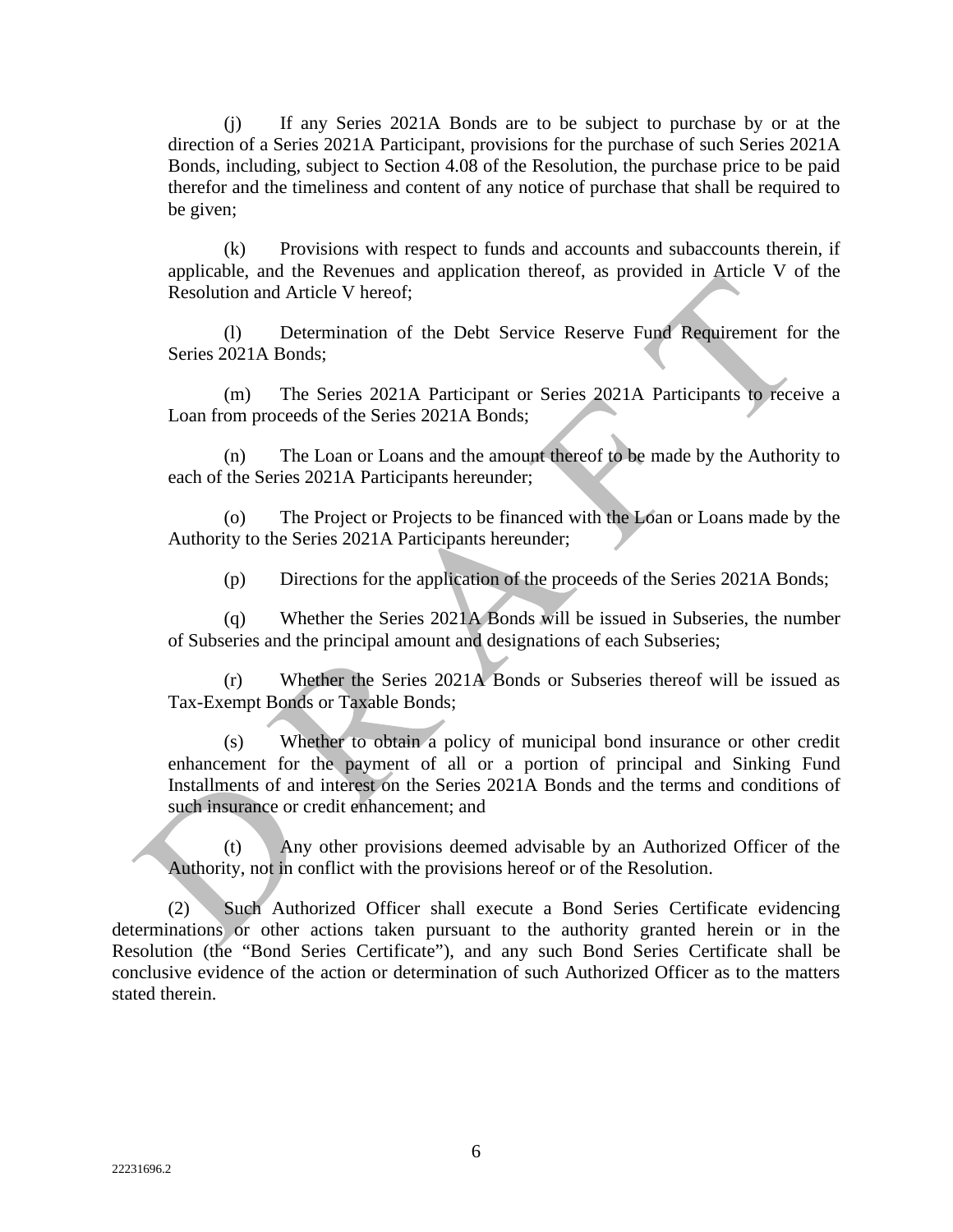#### **ARTICLE III.**

### **APPROVAL OF FORM AND AUTHORIZATION TO EXECUTE AND DELIVER THE DOCUMENTS**

**Section 3.01. Approval and Execution of Bond Purchase Agreement.** In the event the Series 2021A Bonds are sold at private sale as provided in clause (a) of subsection (1) of Section 2.03 hereof, any Authorized Officer of the Authority is hereby authorized to execute a Bond Purchase Agreement in the name and on behalf of the Authority and, subject to the provisions of this Series Resolution, in such form and containing such terms and conditions as may be approved by such Authorized Officer, such execution being conclusive evidence of approval thereof.

**Section 3.02. Official Statements.** (a) The distribution in connection with the offering and sale of the Series 2021A Bonds of a Preliminary Official Statement in such form and with such changes, insertions and omissions as an Authorized Officer of the Authority distributing the same shall approve, is hereby authorized, said distribution being conclusive evidence of such approval.

(b) Any Authorized Officer of the Authority is also hereby authorized to: (i) execute and deliver, in the name and on behalf of the Authority, a final Official Statement in substantially the form of the Preliminary Official Statement, with such changes, insertions and omissions as said Authorized Officer deems advisable, and any amendments or supplements thereto which may be necessary or desirable; and (ii) permit the distribution of said Official Statement in connection with the offering and sale of the Series 2021A Bonds.

**Section 3.03. Approval and Execution of Loan Agreements.** Any Authorized Officer of the Authority is hereby authorized and directed to execute a Loan Agreement with each Series 2021A Participant in the name and on behalf of the Authority substantially in such form and containing such terms and conditions as may be approved by said Authorized Officer, said execution being conclusive evidence of such approval.

**Section 3.04. Execution of Documents.** Any Authorized Officer of the Authority is hereby authorized to execute and deliver, in the name and on behalf of the Authority, any and all documents and instruments necessary for the offering, sale or issuance of the Series 2021A Bonds, including, without limitation, any intercreditor agreements with respect to a Series 2021A Participant's Mortgaged Property or other security, and to do and cause to be done any and all acts and things, said Authorized Officer deems necessary or advisable in connection with the offering, sale and issuance of the Series 2021A Bonds, and to carry out the transactions contemplated by this Series Resolution.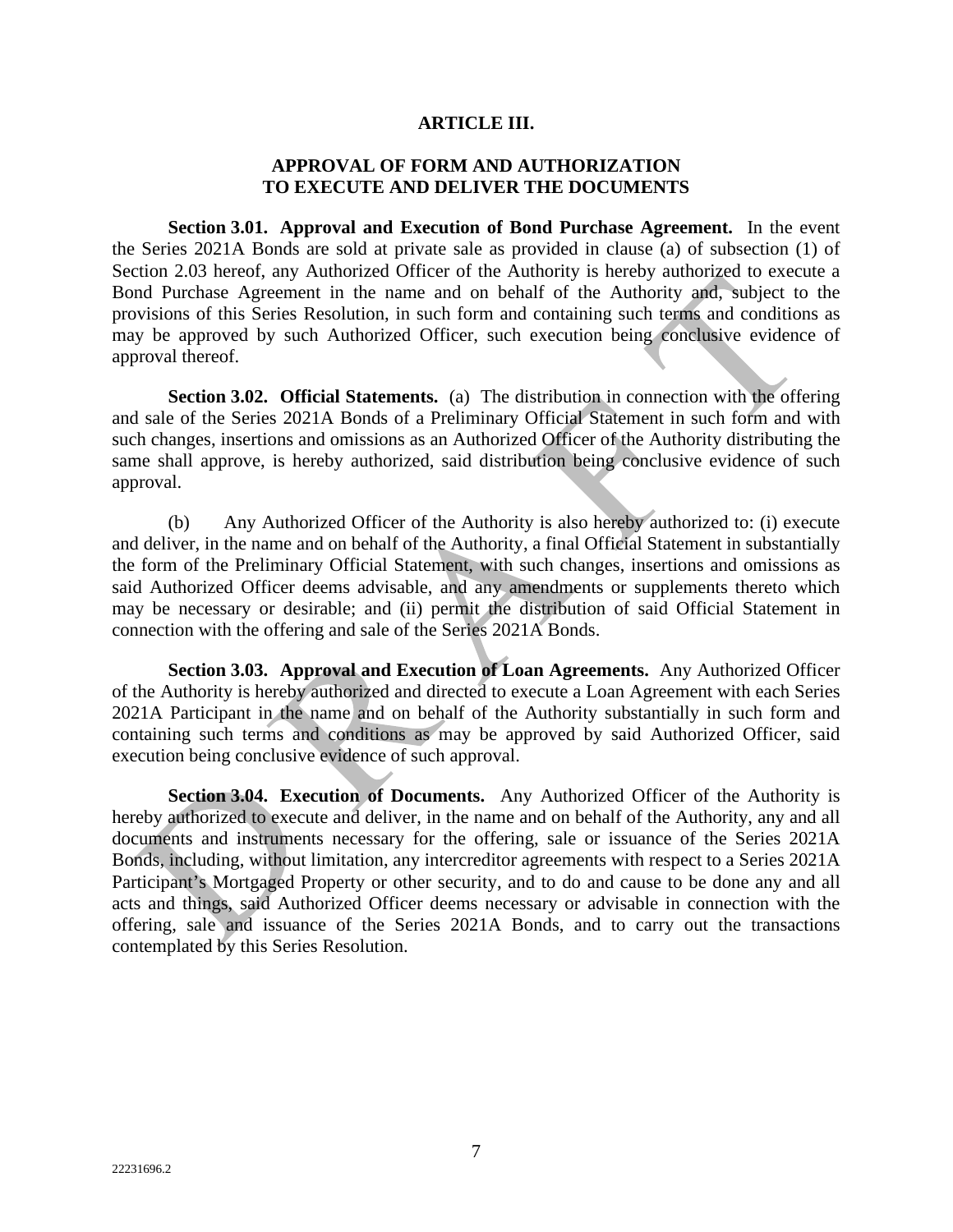#### **ARTICLE IV.**

#### **EXECUTION AND AUTHENTICATION OF THE SERIES 2021A BONDS**

**Section 4.01. Execution and Authentication of Series 2021A Bonds.** Pursuant to the provisions of Section 3.04 of the Resolution, the Chair or other Authorized Officer of the Authority is hereby authorized and directed to execute by manual or facsimile signature the Series 2021A Bonds in the name of the Authority and the corporate seal (or a facsimile thereof) shall be thereunto affixed, imprinted, engraved or otherwise reproduced thereon. The Secretary, an Assistant Secretary or other Authorized Officer of the Authority is hereby authorized and directed to attest such officer's manual or facsimile signature by the execution of the Series 2021A Bonds.

The Trustee is hereby authorized to authenticate by manual or facsimile signature the Series 2021A Bonds, and deliver the same to or upon the order of the Authority, in such amounts and at such times as the Trustee shall be directed in writing by an Authorized Officer.

**Section 4.02. No Recourse on Series 2021A Bonds.** No recourse shall be had for the payment of the principal, Sinking Fund Installments, if any, or Redemption Price of or interest on the Series 2021A Bonds or for any claim based thereon or on this Series Resolution against any member, officer or employee of the Authority or any person executing the Series 2021A Bonds and neither the members of the Authority nor any other person executing the Series 2021A Bonds of the Authority shall be subject to any personal liability or accountability by reason of the issuance thereof, all such liability being expressly waived and released by every Holder of Series 2021A Bonds by the acceptance thereof.

**Section 4.03. No Rights Under Other Series Resolutions.** The Holders of the Series 2021A Bonds issued pursuant to this Series Resolution shall have no rights under, nor be entitled to, the benefit of any other Series Resolution adopted under the Resolution.

### **ARTICLE V.**

## **ESTABLISHMENT OF FUNDS; APPLICATION OF PROCEEDS**

**Section 5.01. Establishment of Funds.** The following funds shall be established, held, maintained and applied by the Trustee in accordance with Article V of the Resolution and the provisions of this Article V:

(a) a Project Loan Fund, and within such fund for each Subseries of Series 2021A Bonds issued hereunder, a separate Project Loan Account and Costs of Issuance Account for each Series 2021A Participant receiving a Loan from the proceeds of such Subseries of Series 2021A Bonds, in each case bearing the designation of such Subseries and the name of such Series 2021A Participant;

(b) a Debt Service Fund, and within such fund for each Subseries of Series 2021A Bonds issued, a separate Debt Service Account for each Series 2021A Participant receiving a Loan from the proceeds of such Subseries of Series 2021A Bonds, in each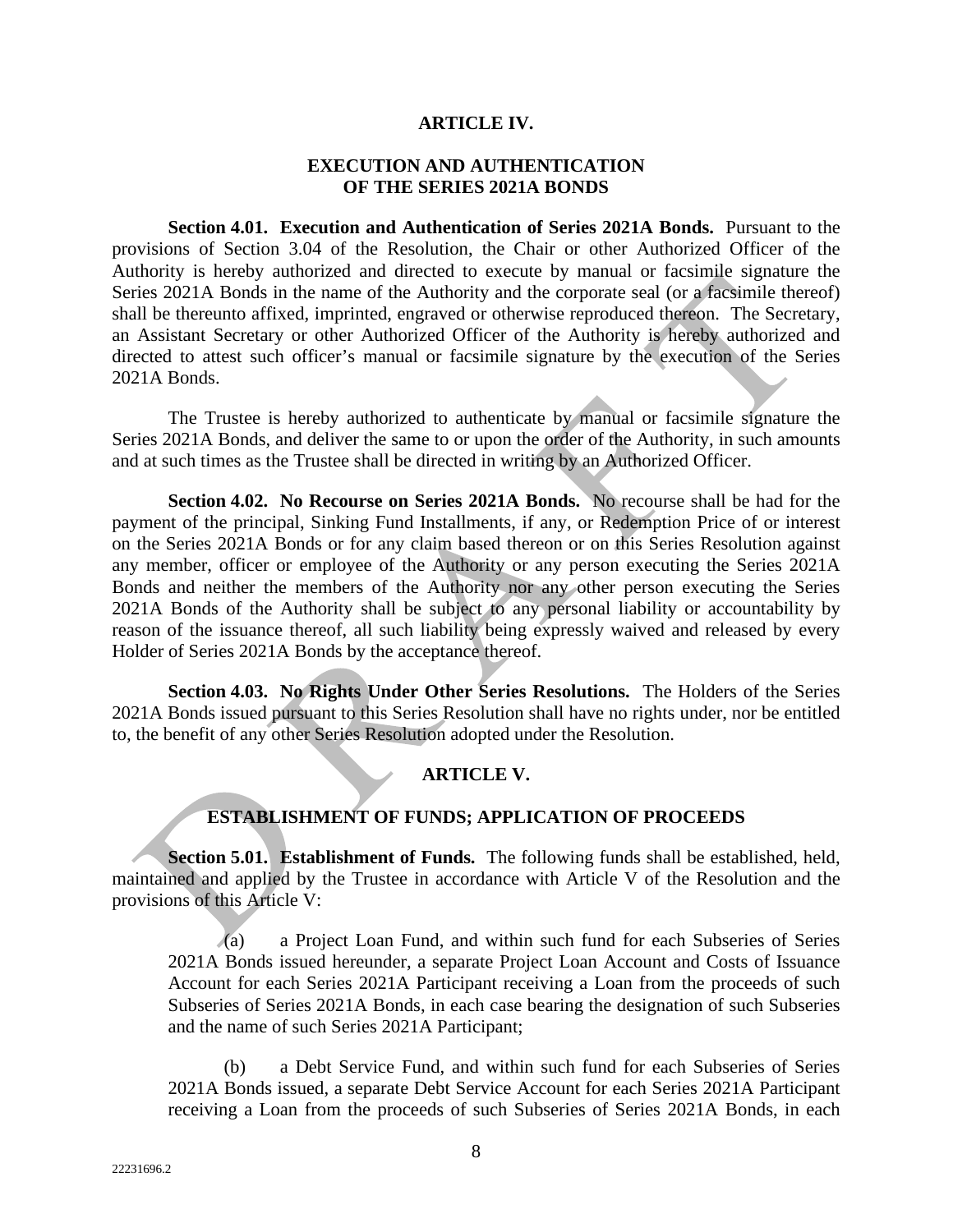case bearing the designation of such Subseries and the name of such Series 2021A Participant;

(c) a Debt Service Reserve Fund, and within such fund for each Subseries of Series 2021A Bonds issued, a separate Debt Service Reserve Account for each Series 2021A Participant receiving a Loan from the proceeds of such Subseries of Series 2021A Bonds, in each case bearing the designation of such Subseries and the name of such Series 2021A Participant; and

(d) an Arbitrage Rebate Fund and within such fund for each Subseries of Series 2021A Bonds issued as Tax-Exempt Bonds, a separate Arbitrage Rebate Account for each Series 2021A Participant receiving a Loan from the proceeds of such Subseries of Series 2021A Bonds, in each case bearing the designation of such Subseries and the name of such Series 2021A Participant.

**Section 5.02. Application of Proceeds and Deposit of Moneys.** On the date of delivery of the Series 2021A Bonds the Trustee shall deposit the proceeds of the sale of the Series 2021A Bonds in accordance with the Bond Series Certificate and written instructions of an Authorized Officer of the Authority given in accordance with clause (p) of subsection (1) of Section 2.03 hereof.

**Section 5.03. Debt Service Reserve Fund.** (a) (i) The Debt Service Reserve Fund established hereby shall be maintained at an amount equal to the Debt Service Reserve Fund Requirement established therefor in the Bond Series Certificate. The Trustee shall deposit to the credit of each account established in the Debt Service Reserve Fund such proceeds of the sale of the Applicable Subseries of the Series 2021A Bonds or Permitted Investments as shall be prescribed in the Bond Series Certificate in an amount sufficient to satisfy the Applicable Series 2021A Participant's Allocable Portion of the Debt Service Reserve Fund Requirement as set forth in the Bond Series Certificate. An Applicable Participant's Allocable Portion of the Debt Service Reserve Fund, together with any interest thereon, shall be replenished in accordance with Section 10 of the Applicable Loan Agreement following application thereof pursuant to Section 5.04 hereof.

(ii) In lieu of or in substitution for moneys or Permitted Investments otherwise required to be deposited in the Debt Service Reserve Fund, the Authority may deposit or cause to be deposited with the Trustee a Reserve Fund Facility for the benefit of the Holders of the Series 2021A Bonds for all or any part of the Debt Service Reserve Fund Requirement or any Applicable Series 2021A Participant's Allocable Portion thereof; provided that if such Reserve Fund Facility consists of a surety bond or insurance policy, any such Reserve Fund Facility shall be issued by an insurance company or association duly authorized to do business in the State: (i) the claims paying ability of which is rated the highest rating accorded by a nationally recognized insurance rating agency; or (ii) obligations supported by a Reserve Fund Facility issued by such company or association are rated at the time such Reserve Fund Facility is delivered, without regard to qualification of such rating by symbols such as "+" or "-" or numerical notation, in the highest rating category by Moody's and S&P or, if the Outstanding Series 2021A Bonds are not rated by Moody's and S&P by whichever of said rating services that then rates the Outstanding Series 2021A Bonds; and provided, further, that if the Reserve Fund Facility consists of a Letter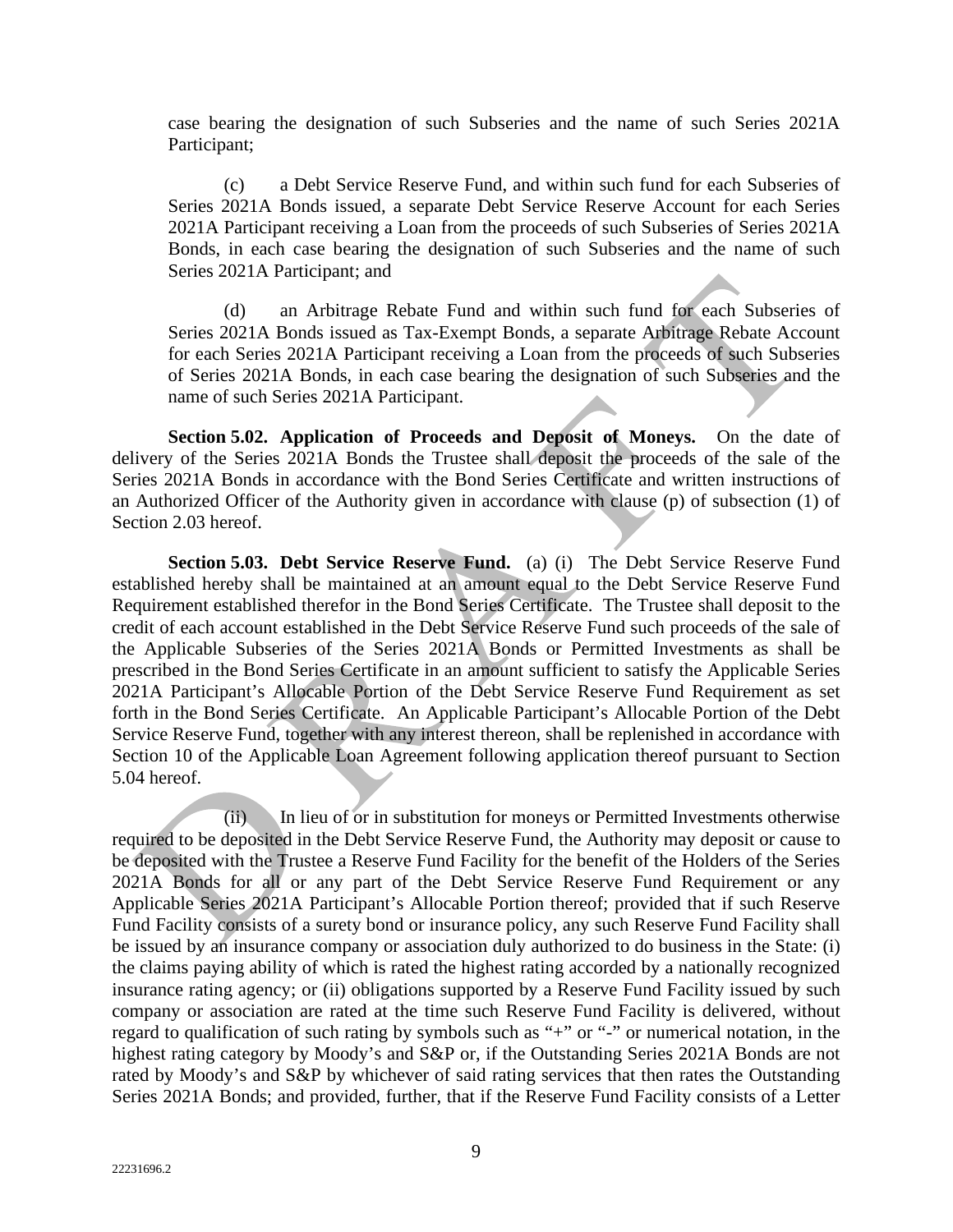of Credit, such Letter of Credit shall be issued by a bank, a trust company, a national banking association, a corporation subject to registration with the Board of Governors of the Federal Reserve System under the Bank Holding Company Act of 1956 or any successor provision of law, a federal branch pursuant to the International Banking Act of 1978 or any successor provision of law or a domestic branch or agency of a foreign bank which branch or agency is duly licensed or authorized to do business under the laws of any state or territory of the United States of America, the unsecured or uncollateralized long term debt obligations of which, or long term obligations secured or supported by a Letter of Credit issued by such person, are rated at the time such Letter of Credit is delivered, without regard to qualification of such rating by symbols such as "+" or "-" or numerical notation, in at least the second highest rating category by Moody's and S&P or, if the Outstanding Series 2021A Bonds are not rated by Moody's and S&P by whichever of said rating services that then rates the Outstanding Series 2021A Bonds.

In addition to the conditions and requirements set forth above, no Reserve Fund Facility shall be deposited in full or partial satisfaction of the Debt Service Reserve Fund Requirement unless the Trustee shall have received prior to such deposit: (i) an opinion of counsel acceptable to the Authority to the effect that such Reserve Fund Facility has been duly authorized, executed and delivered by the Facility Provider thereof and is valid, binding and enforceable in accordance with its terms; and (ii) in the event such Facility Provider is not a domestic entity, an opinion of foreign counsel in form and substance satisfactory to the Authority.

Each Reserve Fund Facility shall be payable (upon the giving of such notice as may be required thereby) on any date on which moneys are required to be withdrawn from the Debt Service Reserve Fund and such withdrawal cannot be made without: (i) if the Reserve Fund Facility consists of a Letter of Credit, drawing upon the Letter of Credit; or (ii) if the Reserve Fund Facility consists of a surety bond or insurance policy, obtaining payment under such surety bond or insurance policy.

For the purposes of this section and Section 5.04 hereof, in computing the amount on deposit in the Debt Service Reserve Fund, a Reserve Fund Facility shall be valued at the amount available to be drawn or payable thereunder on the date of computation.

(b) Except as otherwise provided in the Resolution and in this Series Resolution, moneys and investments held for the credit of the Debt Service Reserve Fund in excess of the Debt Service Reserve Fund Requirement shall be transferred to the Applicable Debt Service Account of the Debt Service Fund and applied in accordance with the Resolution.

(c) If, upon a valuation, the value of all moneys, Permitted Investments and Reserve Fund Facilities held for the credit of an Applicable Series 2021A Participant's Allocable Portion of a Debt Service Reserve Fund is less than such Applicable Series 2021A Participant's Allocable Portion of the Debt Service Reserve Fund Requirement, the Trustee shall immediately notify the Authority, each Applicable Insurer, each Applicable Facility Provider and the Applicable Series 2021A Participant of such deficiency. Such Applicable Series 2021A Participant shall, as soon as practicable, but in no event later than five (5) days after receipt of such notice, deliver to the Trustee money or Permitted Investments the value of which is sufficient to increase the Applicable Series 2021A Participant's Allocable Portion of the Debt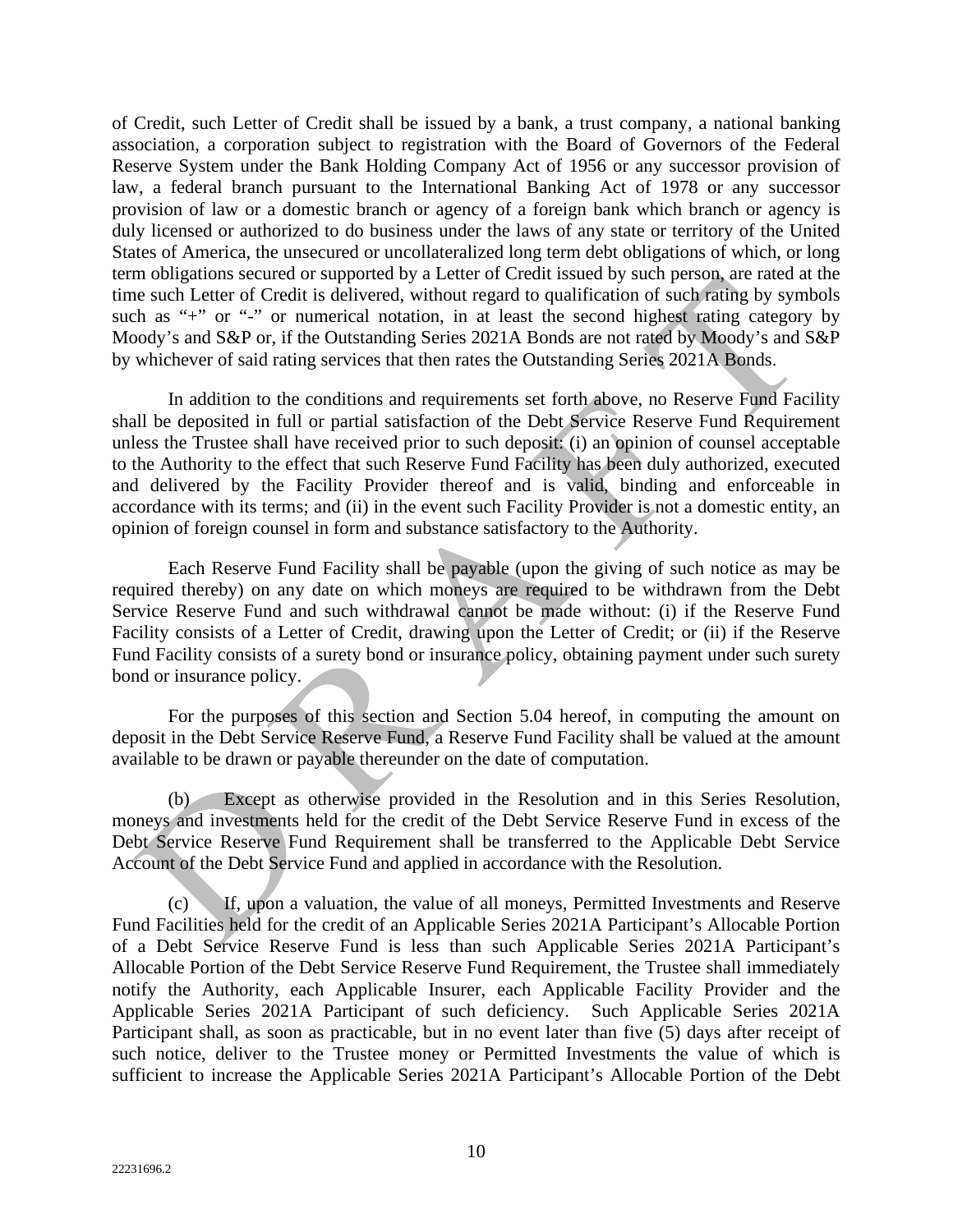Service Reserve Fund to such Applicable Series 2021A Participant's Allocable Portion of the Debt Service Reserve Fund Requirement.

**Section 5.04. Application of Debt Service Reserve Fund.** (a)In the event that on the fourth (4th) Business Day preceding any interest payment date the amount on deposit in an Applicable Debt Service Account of the Debt Service Fund shall be insufficient to pay the Applicable Series 2021A Participant's Allocable Portion of, respectively, interest on the Outstanding Series 2021A Bonds, principal of such Outstanding Bonds, Sinking Fund Installments of such Outstanding Bonds due and payable on such interest payment date or the purchase price or Redemption Price of such Outstanding Bonds theretofore contracted to be purchased or called for redemption, plus accrued interest thereon to the date of purchase or redemption, the Trustee shall transfer funds from the Applicable Debt Service Reserve Account of the Debt Service Reserve Fund to the Applicable Debt Service Account of the Debt Service Fund in such amounts as shall be necessary to provide for such payments. The Trustee shall notify each Applicable Insurer, the Authority and each Applicable Facility Provider, if any, of any withdrawal from the Debt Service Reserve Fund.

(b) A Series 2021A Participant's Allocable Portion of the Debt Service Reserve Fund shall also be applied to the partial extraordinary mandatory redemption of the Allocable Portion of the Series 2021A Bonds upon the acceleration of such Series 2021A Participant's Loan pursuant to Section 29(2)(a) of the Applicable Loan Agreement.

(c) Upon the exercise by a Series 2021A Participant of its option to prepay its Loan under Section 9(6) of the Applicable Loan Agreement and upon final maturity of a Participant's Allocable Portion of the Series 2021A Bonds, the Trustee shall transfer such Applicable Participant's Allocable Portion of the Debt Service Reserve Fund to the Applicable Debt Service Account of the Debt Service Fund for application to payment of the portion of principal of and interest on the Applicable Series 2021A Bonds which correspond to the principal of and interest on the Loan so prepaid or maturing.

**Section 5.05. Computation of Assets of Debt Service Reserve Fund.** The Trustee, as promptly as practicable: (i) after the end of each calendar month; (ii) upon the request of the Authority; (iii) upon the request of a Series 2021A Participant, but not more frequently than once a calendar month; and (iv) at such other times as may be necessary in connection with a withdrawal and deposit made pursuant to Section 5.03 or 5.04 hereof or pursuant to Section 5.05, 5.06 or 5.09 of the Resolution, shall compute the value of the assets in the Debt Service Reserve Fund, in the case of the requirement under (i) above, on the last day of each such month, in the case of a request pursuant to (ii) or (iii) above, at the date of such request, or, in the case of a withdrawal and deposit, at the date of such withdrawal and deposit, and notify the Authority and such Series 2021A Participant as to the results of such computation and the amount by which the value of the assets in the Debt Service Reserve Fund exceeds or is less than the Debt Service Reserve Fund Requirement

**Section 5.06. Allocation of Revenues.** All moneys paid to the Trustee under the Applicable Loan Agreements shall be applied in accordance with the Resolution, *provided, however*, that any amounts received by the Authority or the Trustee which are due and owing to any Series 2021A Participant pursuant to Section 9 of the Applicable Loan Agreements shall be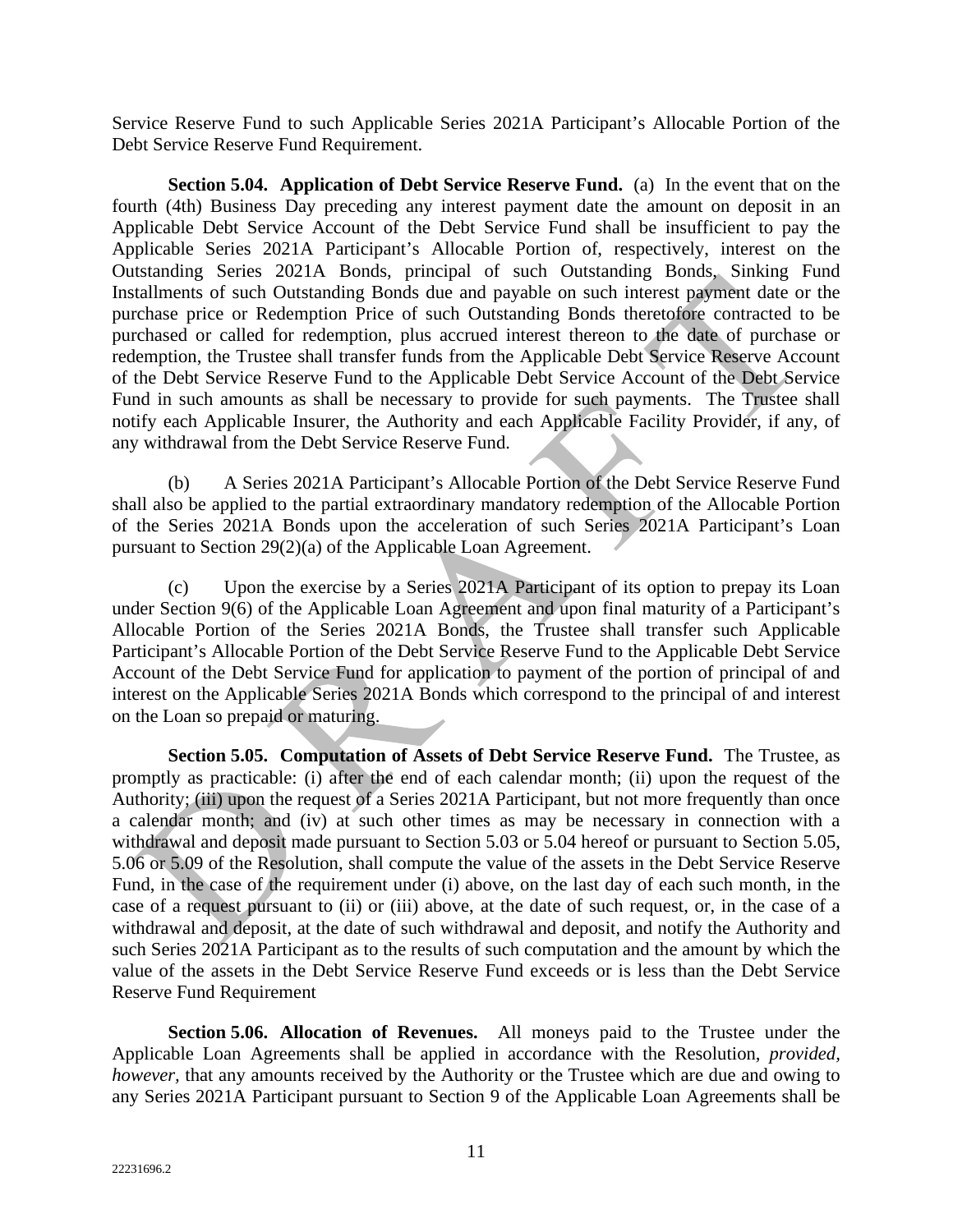paid by the Authority, or the Trustee at the direction of the Authority, to such Series 2021A Participant.

**Section 5.07. Unclaimed Property.** Anything herein to the contrary notwithstanding, any moneys held in trust for the payment and discharge of any of the Series 2021A Bonds which remain unclaimed after the date when such Series 2021A Bonds have become due and payable, whether at their stated maturity date or by call for earlier redemption, shall be applied when and as provided in the New York Abandoned Property Law, N.Y. Aband. Prop. Law § 101 (McKinney), and the Trustee shall thereupon be released and discharged with respect thereto and the Bondholders shall have such rights as are provided in the New York Abandoned Property Law.

#### **ARTICLE VI.**

### **SPECIAL COVENANTS**

**Section 6.01. Tax Covenant.** (a) *General*. In order to maintain the exclusion from gross income for purposes of federal income taxation of interest on the Series 2021A Bonds that are issued as Tax-Exempt Bonds (the "Tax-Exempt Series 2021A Bonds"), the Authority shall comply with the provisions of the Code applicable to the Tax-Exempt Series 2021A Bonds, including without limitation, the provisions of the Code relating to the computation of the yield on investments of the "gross proceeds" of the Tax-Exempt Series 2021A Bonds, as such term is defined in the Code, reporting of the earnings on such gross proceeds, rebates of earnings on such gross proceeds to the Department of the Treasury of the United States of America, and use, ownership or management of the facilities financed by such gross proceeds. In furtherance of the foregoing, the Authority shall comply with the provisions of the Tax Certificate executed by the Authority in connection with any Tax-Exempt Series 2021A Bonds.

(b) *No Arbitrage Covenant*. The Authority shall not take any action or fail to take any action which would cause any Tax-Exempt Series 2021A Bond to be an "arbitrage bond" within the meaning of Section 148(a) of the Code; nor shall the Authority use or permit the use, directly or indirectly, of any part of the proceeds of any Tax-Exempt Series 2021A Bonds to acquire any security or obligation the acquisition of which would cause any Tax-Exempt Series 2021A Bond to be an "arbitrage bond" within the meaning of Section 148(a) of the Code.

(c) *No Private Use or Private Loans.* The Authority shall not use any part of the proceeds of the Tax-Exempt Series 2021A Bonds in a manner which would cause the Tax-Exempt Series 2021A Bonds to be "private activity bonds" within the meaning of Section 141(a) of the Code.

(d) *Survival.* Notwithstanding any provision of the Resolution to the contrary, the obligations of the Authority to comply with the requirements of this Section shall survive the payment, redemption or defeasance of any and all Tax-Exempt Series 2021A Bonds.